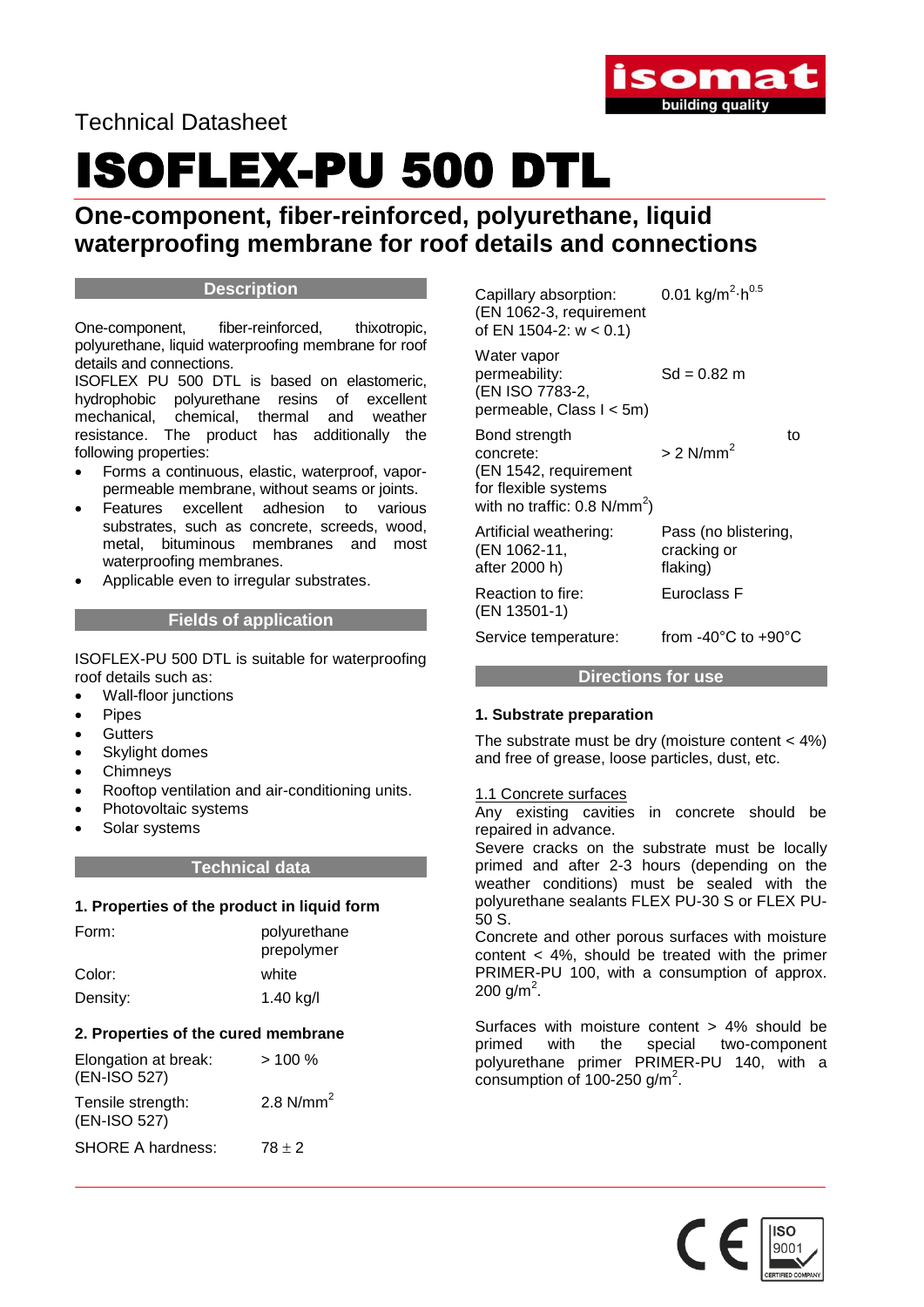

### FLEX-PU 500  $|D)$

#### 1.2 Smooth – Non-absorbent surfaces

Smooth and non-absorbent surfaces, as well as surfaces with bituminous membranes or other old waterproofing layers, must be primed with the water-based epoxy primer EPOXYPRIMER 500, thinned with water up to 30% by weight. The product is applied by brush or roller in one coat. Consumption:  $150-200$  g/m<sup>2</sup>.

Depending on the weather conditions, ISOFLEX-PU 500 DTL is applied within 24-48 hours from priming as soon as the moisture content falls below 4%.

#### 1.3 Metal surfaces

The metal surfaces should be:

- Dry and stable.
- Free of materials that might impair adhesion, e.g. dust, loose particles, grease, etc.
- Free of rust or corrosion that might impair adhesion.

Having been prepared by brushing, rubbing, sandblasting, etc., and then thoroughly cleaned from dust, metal surfaces are primed with the EPOXYCOAT-AC anti-corrosion epoxy coating in one or two layers. EPOXYCOAT-AC is applied by roller, brush or spray.

The second layer follows after the first one has dried but no later than 24 hours.

Consumption:  $150-200$  g/m<sup>2</sup>/layer.

Application of ISOFLEX-PU 500 DTL should follow within the next 24-48 hours.

#### **2. Application – Consumption**

Before application, it is recommended to slightly stir ISOFLEX-PU 500 DTL with a wooden or metal stick, until it becomes homogeneous. Excessive stirring should be avoided in order to prevent air entrapment in the material.

ISOFLEX-PU 500 DTL is applied by brush in 2 layers. The first layer is applied 2-3 hours after priming and while PRIMER-PU 100 is still tacky. The second layer should be applied after 16-36 hours, depending on the weather conditions.

Total consumption: approx.  $1.2 - 1.5$  kg/m<sup>2</sup>, depending on the substrate.

Cleaning of tools:

Tools should be cleaned with special solvent SM-28 while ISOFLEX-PU 500 DTL is still fresh.

#### **Packaging**

ISOFLEX-PU 500 DTL is supplied in metal containers of 1 kg and 5 kg.

#### **Shelf life – Storage**

12 months from production date if stored in original, unopened packaging, in cool, dry conditions. Recommended storage temperature between +5°C and +35°C.

#### **Remarks**

- ISOFLEX-PU 500 DTL is not suitable for contact with chemically treated water of swimming pools.
- Temperature during application and hardening should be between +8°C and +35°C.
- Unsealed containers shall be used at once and cannot be restored.
- ISOFLEX-PU 500 DTL is intended for professional use only.

#### **Volatile Organic Compounds (VOCs)**

According to Directive 2004/42/CE (Annex II, table A), the maximum allowed VOC content for the product subcategory i, type SB is 500 g/l (2010) for the ready to use product. The ready to use product ISOFLEX-PU 500 DTL contains max. 500 g/l VOC.

The technical information and instructions supplied in this datasheet are based on the knowledge and experience of the Research and Development Department of our company and on results from long-term applications of the product in practice. The recommendations and suggestions referring to the use of the product are provided without guarantee, since site conditions during the applications are beyond the control of our company. Therefore the user is responsible for confirming that the chosen product is suitable for the envisaged application. The present edition of this technical datasheet automatically cancels any previous one concerning the same product. | Edition: 14.6.2021